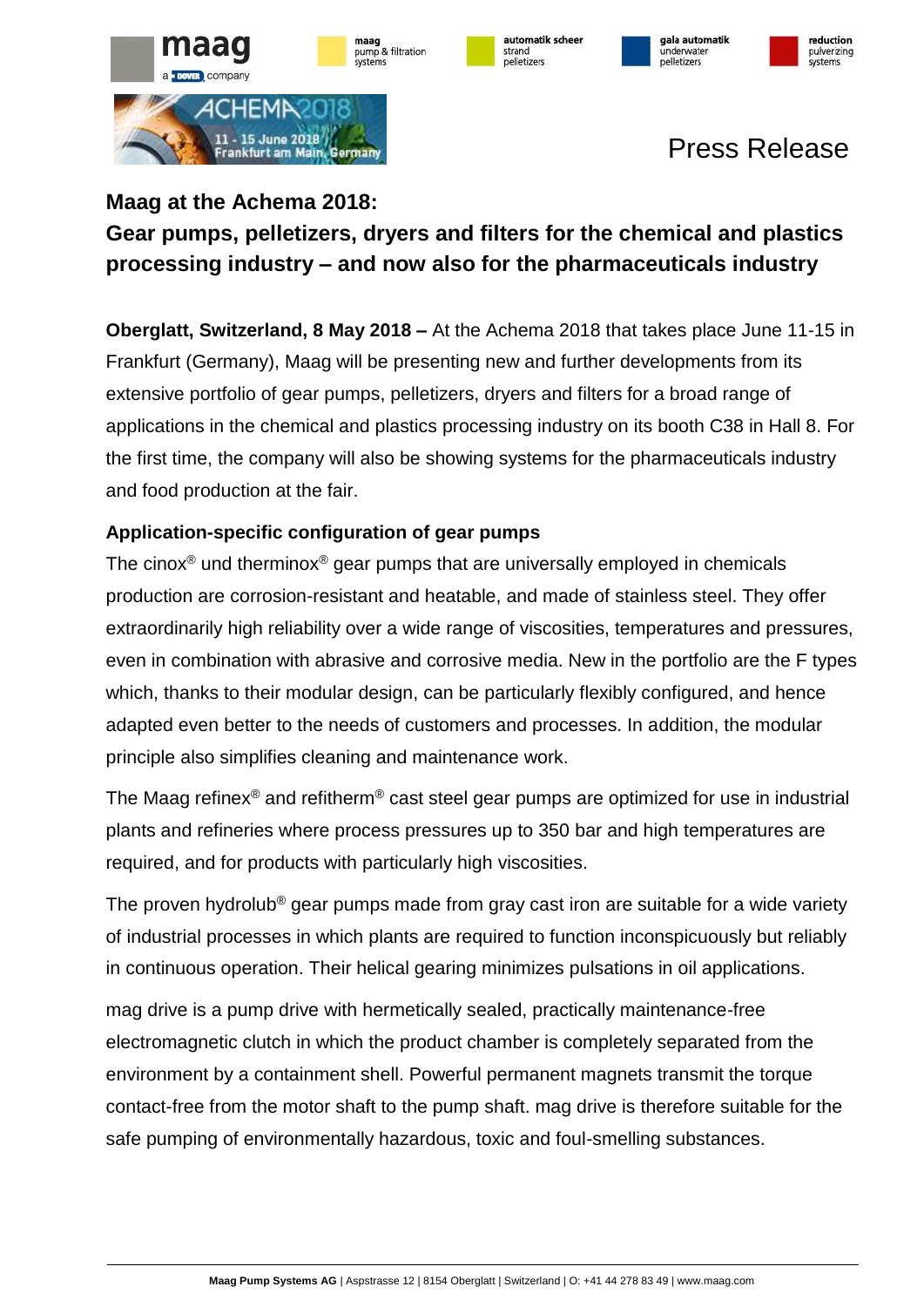











# Press Release

#### **Pelletizing, drying, pumping and filtration in the plastics processing industry**

maag pump & filtration

PEARLO® is a new high-performance underwater pelletizing system from Maag for the production of spherical plastic pellets. It combines technologies from Gala and Automatik for especially efficient and flexible use in challenging applications with throughputs of up to 36,000 kg/h. Compact and modularly structured, it requires only a very small footprint in production. The electronically controlled EAC technology ensures precise positioning of the pelletizing knives during operation, and hence long runtimes free of interruptions with consistently high pellet quality.

The newly developed, energy-efficient and space-saving CYCLO™ 420 centrifugal dryer is suitable for use in combination with the PEARLO<sup>®</sup> underwater pelletizing system and with the Maag M-USG and P-USG underwater strand pelletizing systems. In addition to its very small footprint, it is also characterized by good accessibility to its components, such as the central rotor, and hence by great ease of maintenance.

A growing number of gear pumps from Maag are available in an  $x<sup>6</sup>$  class version optimized for particularly high pressures. In this version, the manufacturer has completely reengineered and redesigned all the components, from the gear wheels and shafts through to the bearings and seals, and optimized the interaction of all the components. As the new performance standard in the conveying of plastic melts,  $x<sup>6</sup>$  class stands for enhanced product quality, higher volumetric efficiency and a more uniform and more reliable production compared with earlier pump generations.

A further focal point of the Maag participation in the fair is on filtration systems for the plastics processing industry. The CSC-R is a continuous screen changer based on the proven Maag double-piston design. Its arched screens enable an active filtration area of up to 4 m² with correspondingly high throughputs and high filtration grades in a compact size. The CSC-C is designed as a continuous screen changer for filter cartridge elements with an active filtration area of up to 50 m² for higher throughputs. Even higher performance is offered by the large-area polymer filtration systems DUPLEX for continuous processes and SIMPLEX for batch applications, each with up to 160 m<sup>2</sup> active filtration area and 5 µm filter mesh size. Both versions are equipped with tube sheet and filter cartridge elements tailored to the polymer properties and filtration demands.